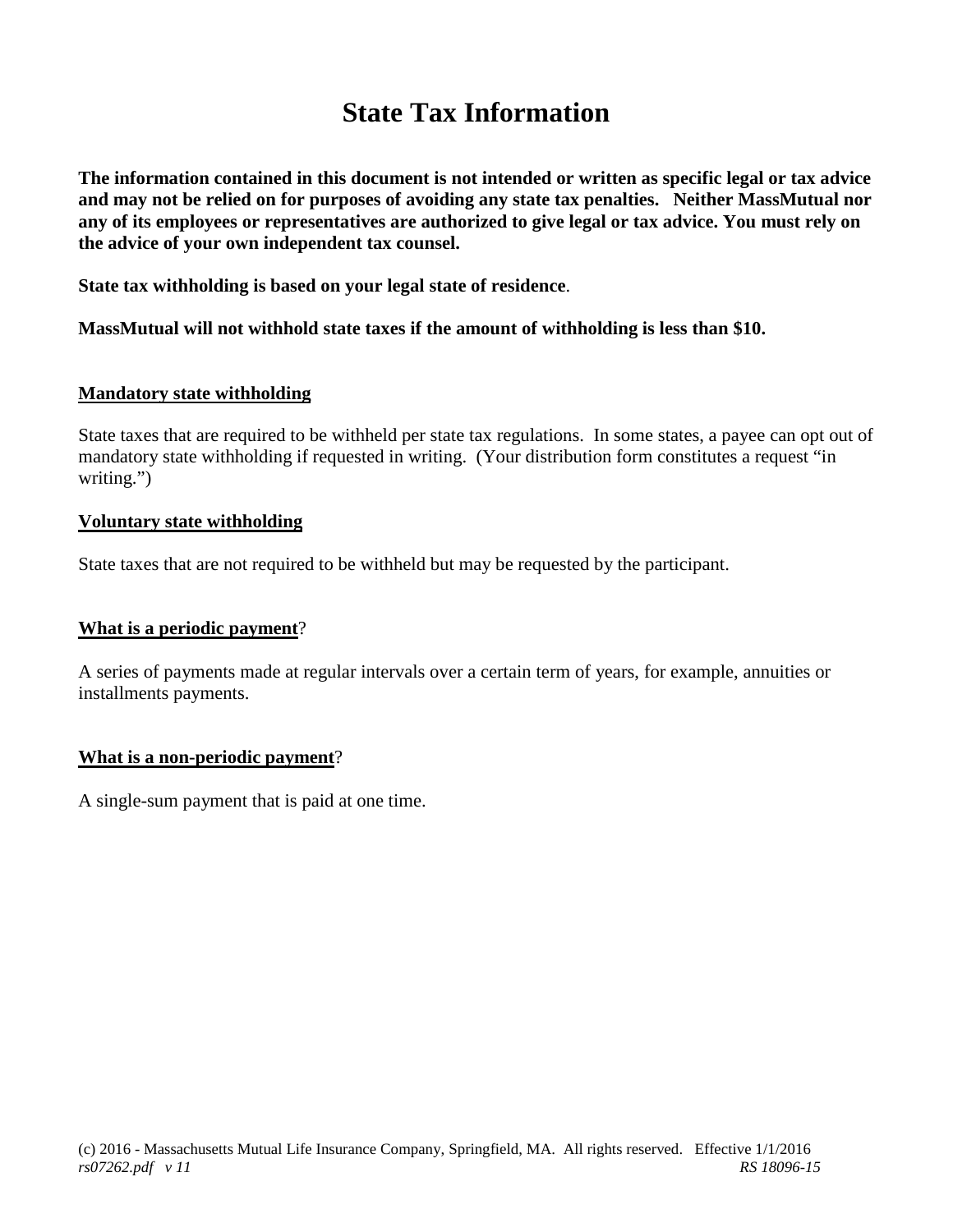| <b>LEGAL STATE OF</b><br><b>RESIDENCE</b> | STATE TAX WITHHOLDING REGULATIONS                                                                                                                                                                                                                                                                                                                                                                                                                                                                                                                                                                                                                                                                                              |
|-------------------------------------------|--------------------------------------------------------------------------------------------------------------------------------------------------------------------------------------------------------------------------------------------------------------------------------------------------------------------------------------------------------------------------------------------------------------------------------------------------------------------------------------------------------------------------------------------------------------------------------------------------------------------------------------------------------------------------------------------------------------------------------|
| <b>ALABAMA</b>                            | Alabama state withholding is voluntary. If you elect to have state taxes withheld, select<br>"Voluntary State Income Tax Withholding" and enter a dollar amount or percentage. If<br>you select "Voluntary State Income Tax Withholding" and do not enter a dollar amount<br>or percentage, MassMutual will not withhold any state taxes.                                                                                                                                                                                                                                                                                                                                                                                      |
| <b>ALASKA</b>                             | Alaska does not have personal income tax. State tax will not be withheld from any<br>distribution.                                                                                                                                                                                                                                                                                                                                                                                                                                                                                                                                                                                                                             |
| <b>ARIZONA</b>                            | Lump-sum/non-periodic payments: There are no state tax provisions for non-periodic<br>distributions. State tax will not be withheld from these distributions.<br>Periodic payments (installment payments):<br>Arizona state withholding on periodic payments is voluntary; you may elect to have state<br>taxes withheld only if federal taxes are withheld. If you request to have state taxes<br>withheld, select "Voluntary State Income Tax Withholding." You must enter one of the<br>following percentages:<br>0.8%, 1.3%, 1.8%, 2.7%, 3.6%, 4.2%, 5.1%<br>If you select "Voluntary State Income Tax Withholding" and do not enter one of these<br>percentages, MassMutual will not withhold any state taxes.            |
| <b>ARKANSAS</b>                           | Arkansas state tax withholding is mandatory if your distribution is eligible for rollover<br>and will be calculated as 5% of the taxable distribution. Special rules apply for<br>distributions that are not eligible for rollover upon request.<br>You may also request an additional amount to be withheld by selecting 'Additional State<br>Income Tax Withholding' on your distribution form and entering a dollar amount.                                                                                                                                                                                                                                                                                                 |
| CALIFORNIA                                | California state tax withholding is mandatory if federal taxes are withheld. If no federal<br>taxes are withheld, no state taxes will be withheld. State taxes are calculated as 10% of<br>the federal amount withheld.<br>You may elect to have state taxes withheld even if there is no federal withholding by<br>selecting "Voluntary State Income Tax Withholding" and entering a dollar amount.<br>You may elect not to have state taxes withheld even if there is federal withholding by<br>selecting "No State Tax Withholding Election."<br>You may also request an additional amount to be withheld by selecting 'Additional State<br>Income Tax Withholding' on your distribution form and entering a dollar amount. |
| <b>COLORADO</b>                           | Colorado state withholding voluntary. If you elect to have state taxes withheld, select<br>"Voluntary State Income Tax Withholding" and enter a dollar amount or percentage. If<br>you select "Voluntary State Income Tax Withholding" and do not enter a dollar amount<br>or percentage, MassMutual will not withhold any state taxes.                                                                                                                                                                                                                                                                                                                                                                                        |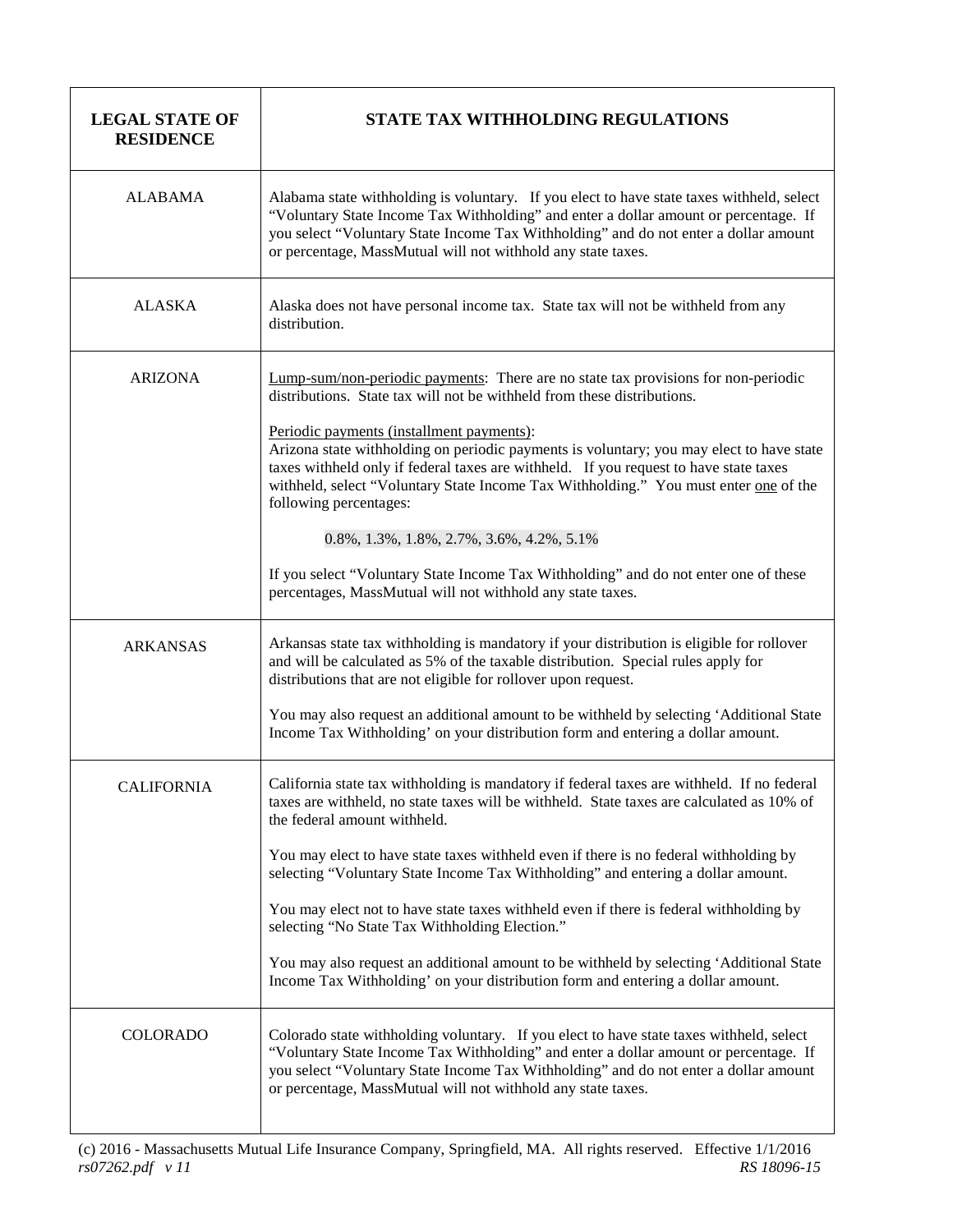| <b>CONNECTICUT</b>                    | Connecticut state withholding is voluntary. If you elect to have state taxes withheld,<br>select "Voluntary State Income Tax Withholding" and enter a whole dollar amount. If<br>you select "Voluntary State Income Tax Withholding" and do not enter a whole dollar<br>amount, MassMutual will round to the nearest whole dollar.                                                                                                                                                                                                                                                                                                                                                                                                                                                                                                                                                                                                                                                                                                                                                                                                                                                                                                                                                                                                                                                                               |
|---------------------------------------|------------------------------------------------------------------------------------------------------------------------------------------------------------------------------------------------------------------------------------------------------------------------------------------------------------------------------------------------------------------------------------------------------------------------------------------------------------------------------------------------------------------------------------------------------------------------------------------------------------------------------------------------------------------------------------------------------------------------------------------------------------------------------------------------------------------------------------------------------------------------------------------------------------------------------------------------------------------------------------------------------------------------------------------------------------------------------------------------------------------------------------------------------------------------------------------------------------------------------------------------------------------------------------------------------------------------------------------------------------------------------------------------------------------|
| <b>DELAWARE</b>                       | Delaware state tax withholding is mandatory if federal taxes are withheld. If no federal<br>taxes are withheld, no state taxes will be withheld. The amount withheld is calculated as<br>5% of the taxable distribution.<br>You may elect to have 5% state taxes, or greater, withheld even if there is no federal<br>withholding by selecting "Voluntary State Income Tax Withholding."<br>You may also request an additional amount to be withheld by selecting 'Additional State<br>Income Tax Withholding' on your distribution form and entering a dollar amount.                                                                                                                                                                                                                                                                                                                                                                                                                                                                                                                                                                                                                                                                                                                                                                                                                                           |
| <b>DISTRICT OF</b><br><b>COLUMBIA</b> | The District of Columbia state withholding is mandatory on all lump sum distributions of<br>a participant's entire account balance. For such distributions state taxes are withheld at<br>8.95%. For periodic and partial distributions state tax withholding is voluntary.                                                                                                                                                                                                                                                                                                                                                                                                                                                                                                                                                                                                                                                                                                                                                                                                                                                                                                                                                                                                                                                                                                                                      |
| <b>FLORIDA</b>                        | Florida does not have personal income tax. State tax will not be withheld from any<br>distribution.                                                                                                                                                                                                                                                                                                                                                                                                                                                                                                                                                                                                                                                                                                                                                                                                                                                                                                                                                                                                                                                                                                                                                                                                                                                                                                              |
| <b>GEORGIA</b>                        | Lump-sum/non-periodic payments:<br>Georgia state withholding is voluntary for non-periodic payments. If you elect to have<br>state taxes withheld, select "Voluntary State Income Tax Withholding" on your<br>distribution form, but do not enter a percentage or dollar amount. Georgia taxes are<br>withheld at a predetermined percentage depending on the amount of your distribution:<br>If distribution is<br>withholding is<br>under \$8,000<br>2%<br>\$8,000 - \$10,000<br>3%<br>$$10,001 - $12,000$<br>4%<br>$$12,001 - $15,000$<br>5%<br>Over \$15,000<br>6%<br>Periodic payments:<br>Georgia state tax withholding is mandatory if federal taxes are withheld. If no federal<br>taxes are withheld, no state taxes will be withheld.<br>You may elect to have state taxes withheld even if there is no federal withholding by<br>selecting "Voluntary State Income Tax Withholding/based on my state's tax table<br>formula."<br>You may elect not to have state taxes withheld even if there is federal withholding by<br>selecting "No State Tax Withholding Election."<br>The amount withheld on periodic payments will be based on your state's wage tables.<br>MassMutual will use your state's default allowance.<br>You may also request an additional amount to be withheld by selecting 'Additional State<br>Income Tax Withholding' on your distribution form and entering a dollar amount. |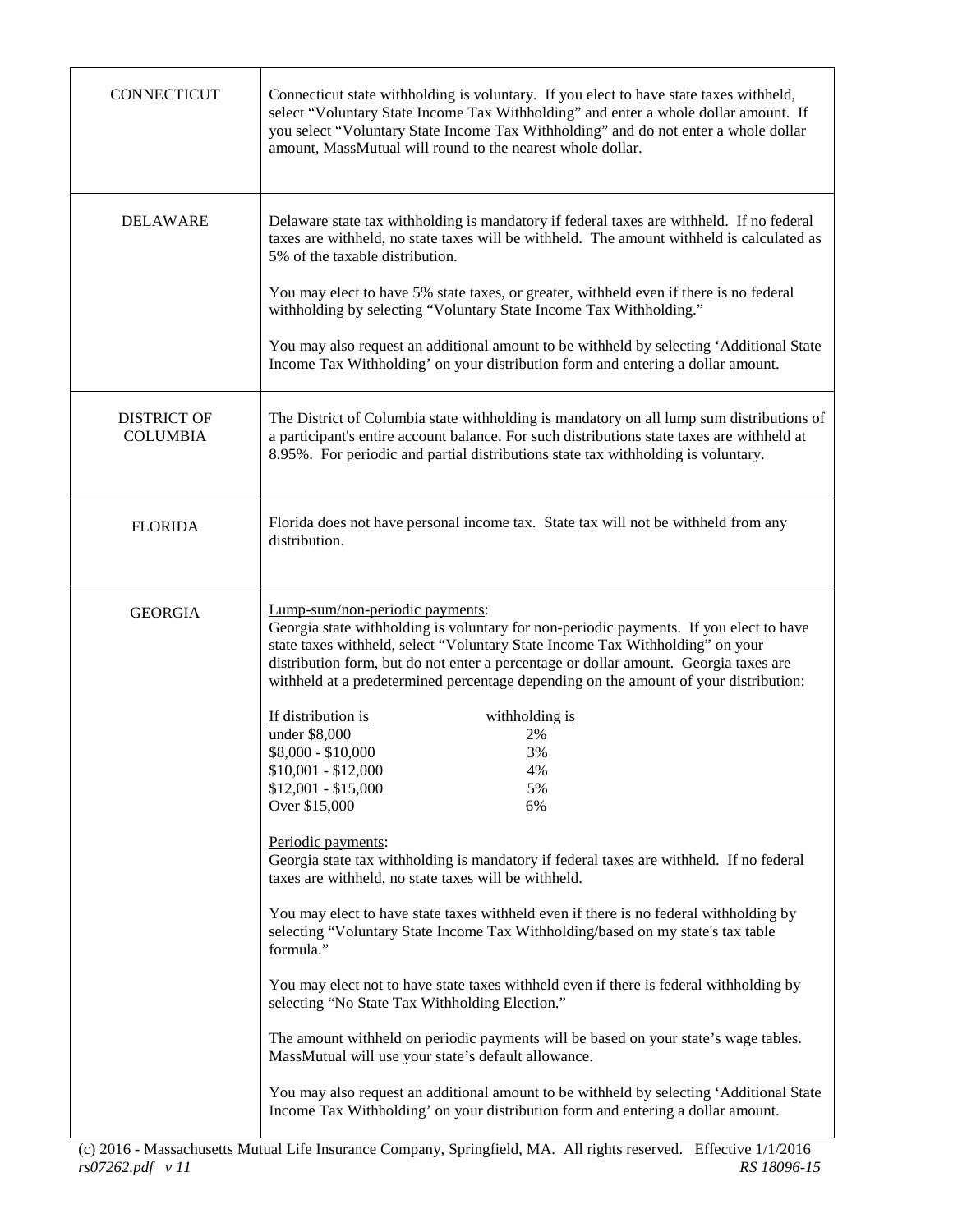| <b>HAWAII</b>   | Hawaii state withholding is voluntary. If you elect to have state taxes withheld, select<br>"Voluntary State Income Tax Withholding" and enter a dollar amount or percentage. If<br>you select "Voluntary State Income Tax Withholding" and do not enter a dollar amount<br>or percentage, MassMutual will not withhold any state taxes.                                                                                                                                                                                                                                                                                                                                                                                                                                                                                                                                                                                                                                                                                                                                                                          |
|-----------------|-------------------------------------------------------------------------------------------------------------------------------------------------------------------------------------------------------------------------------------------------------------------------------------------------------------------------------------------------------------------------------------------------------------------------------------------------------------------------------------------------------------------------------------------------------------------------------------------------------------------------------------------------------------------------------------------------------------------------------------------------------------------------------------------------------------------------------------------------------------------------------------------------------------------------------------------------------------------------------------------------------------------------------------------------------------------------------------------------------------------|
| <b>IDAHO</b>    | Idaho state withholding is voluntary. If you elect to have state taxes withheld, select<br>"Voluntary State Income Tax Withholding" and enter a dollar amount or percentage. If<br>you select "Voluntary State Income Tax Withholding" and do not enter a dollar amount<br>or percentage, MassMutual will not withhold any state taxes.                                                                                                                                                                                                                                                                                                                                                                                                                                                                                                                                                                                                                                                                                                                                                                           |
| <b>ILLINOIS</b> | Illinois state withholding is voluntary. If you elect to have state taxes withheld, select<br>"Voluntary State Income Tax Withholding" and enter a dollar amount or percentage. If<br>you select "Voluntary State Income Tax Withholding" and do not enter a dollar amount<br>or percentage, MassMutual will not withhold any state taxes.                                                                                                                                                                                                                                                                                                                                                                                                                                                                                                                                                                                                                                                                                                                                                                        |
| <b>INDIANA</b>  | Indiana state withholding is voluntary. If you elect to have state taxes withheld, select<br>"Voluntary State Income Tax Withholding" and enter a whole dollar amount. If you<br>select "Voluntary State Income Tax Withholding" and do not enter a whole dollar<br>amount, MassMutual will round to the nearest whole dollar. If you provide a percentage,<br>MassMutual will not withhold taxes.                                                                                                                                                                                                                                                                                                                                                                                                                                                                                                                                                                                                                                                                                                                |
| <b>IOWA</b>     | Iowa state tax withholding is mandatory if federal taxes are withheld. If no federal taxes<br>are withheld, no state taxes will be withheld. State taxes are withheld at 5% of the<br>taxable distribution.<br>You may elect to have 5%, or higher, state taxes withheld even if there is no federal<br>withholding by selecting "Voluntary State Income Tax Withholding."<br>You may also request an additional amount to be withheld by selecting 'Additional State<br>Income Tax Withholding' on your distribution form and entering a dollar amount.                                                                                                                                                                                                                                                                                                                                                                                                                                                                                                                                                          |
| <b>KANSAS</b>   | Lump-sum/non-periodic payments:<br>Kansas state tax withholding is mandatory if federal taxes are withheld. If no federal<br>taxes are withheld, no state taxes will be withheld. State taxes are withheld at 4.5% of<br>the taxable distribution.<br>You may elect to have 4.5%, or higher, state taxes withheld even if there is no federal<br>withholding by selecting "Voluntary State Income Tax Withholding."<br>You may also request an additional amount to be withheld by selecting 'Additional State<br>Income Tax Withholding' on your form and entering a dollar amount.<br>Periodic payments:<br>If federal tax withholding is required, then Kansas state tax withholding is mandatory.<br>If federal tax withholding is not required, then no Kansas state tax will be withheld,<br>unless you elect to have state taxes withheld by selecting "Voluntary State Income Tax<br>Withholding/based on your state's wage bracket table formula."<br>The amount withheld on periodic payments will be based on your state's wage bracket<br>tables. MassMutual will use your state's default allowance. |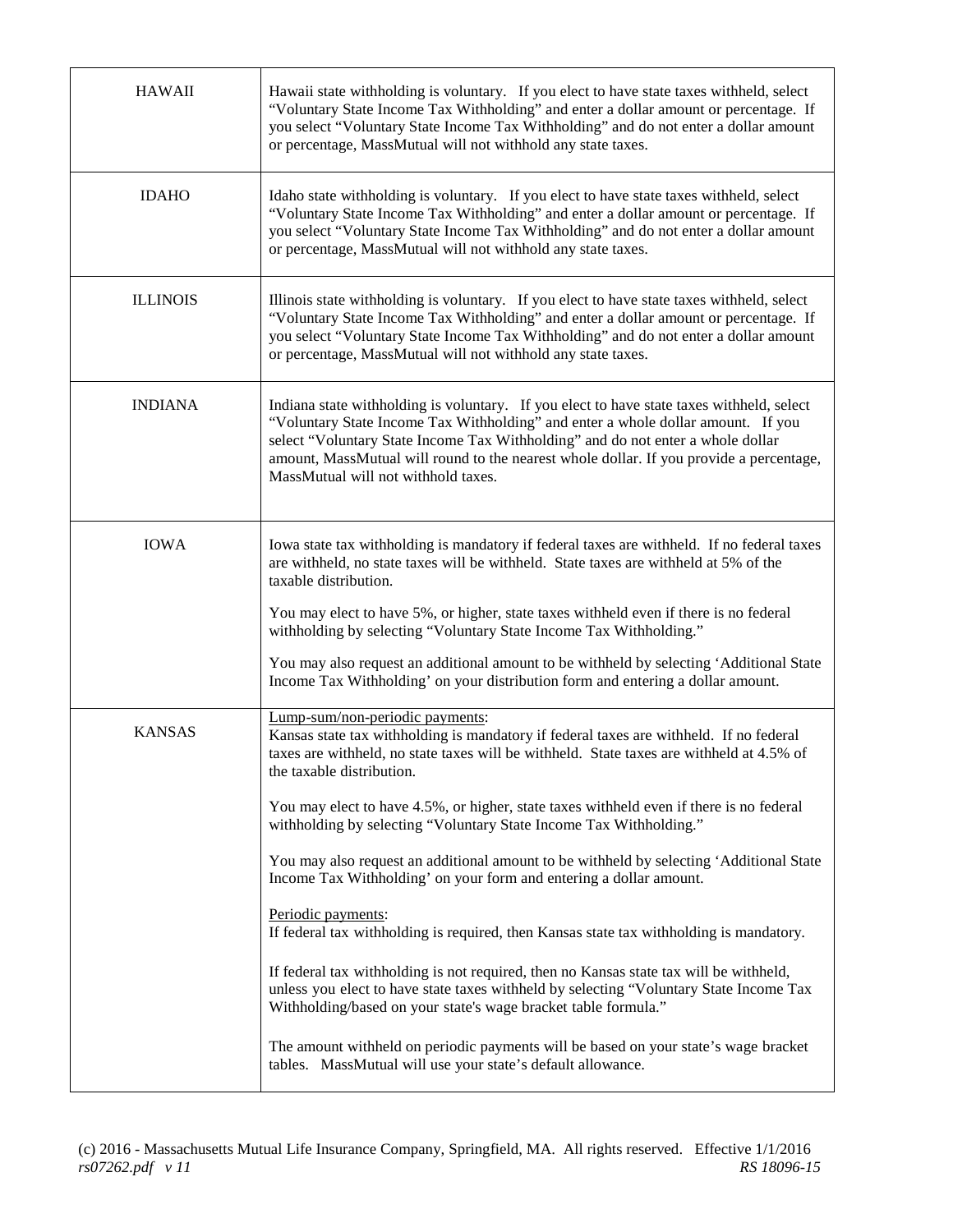| <b>KENTUCKY</b>      | Kentucky state withholding is voluntary. If you elect to have state taxes withheld, select<br>"Voluntary State Income Tax Withholding" and enter a dollar amount or percentage. If<br>you select "Voluntary State Income Tax Withholding" and do not enter a dollar amount<br>or percentage, MassMutual will not withhold any state taxes.                                                                                                                                                                                                                                                                                                                                                       |
|----------------------|--------------------------------------------------------------------------------------------------------------------------------------------------------------------------------------------------------------------------------------------------------------------------------------------------------------------------------------------------------------------------------------------------------------------------------------------------------------------------------------------------------------------------------------------------------------------------------------------------------------------------------------------------------------------------------------------------|
| LOUISIANA            | Louisiana state withholding is voluntary. If you elect to have state taxes withheld, select<br>"Voluntary State Income Tax Withholding" and enter a dollar amount or percentage. If<br>you select "Voluntary State Income Tax Withholding" and do not enter a dollar amount<br>or percentage, MassMutual will not withhold any state taxes.                                                                                                                                                                                                                                                                                                                                                      |
| <b>MAINE</b>         | Maine state tax withholding is mandatory if federal taxes are withheld. If no federal<br>taxes are withheld, no state taxes will be withheld. The amount withheld is 5% of the<br>taxable distribution.<br>You may elect to have 5%, or higher, state taxes withheld even if there is no federal<br>withholding by selecting "Voluntary State Income Tax Withholding."<br>You may also request an additional amount to be withheld by selecting 'Additional State<br>Income Tax Withholding' on your distribution form and entering a dollar amount.<br>You may elect not to have state taxes withheld even if there is federal withholding by<br>selecting "No State Tax Withholding Election." |
| <b>MARYLAND</b>      | Maryland state tax withholding is mandatory on periodic and non-periodic distributions<br>that are eligible for rollover. The amount withheld is 7.75% of the taxable distribution.<br>Special rules apply for distributions that are not eligible for rollover upon request.                                                                                                                                                                                                                                                                                                                                                                                                                    |
| <b>MASSACHUSETTS</b> | Massachusetts state tax withholding is mandatory if federal taxes are withheld. If no<br>federal taxes are withheld, no state taxes will be withheld. State taxes are withheld at<br>5.1% of the taxable distribution.<br>If you want a different amount withheld, please provide your marital status and the<br>number of exemptions you wish to claim on your distribution form.<br>You may also request an additional amount to be withheld by selecting 'Additional State<br>Income Tax Withholding' on your distribution form and entering a dollar amount.                                                                                                                                 |
| <b>MICHIGAN</b>      | Michigan state withholding is mandatory on periodic and non-periodic distributions.<br>The amount withheld is 4.25%. All or some of the distribution may be exempt from<br>Michigan state tax withholding, but you must provide a Michigan Form W-4P in those<br>instances. (If not submitted with your distribution form, 4.25% will be withheld) For<br>more information regarding exemptions that may be available to you, please consult your<br>tax advisor and/or the Michigan Department of Treasury.                                                                                                                                                                                     |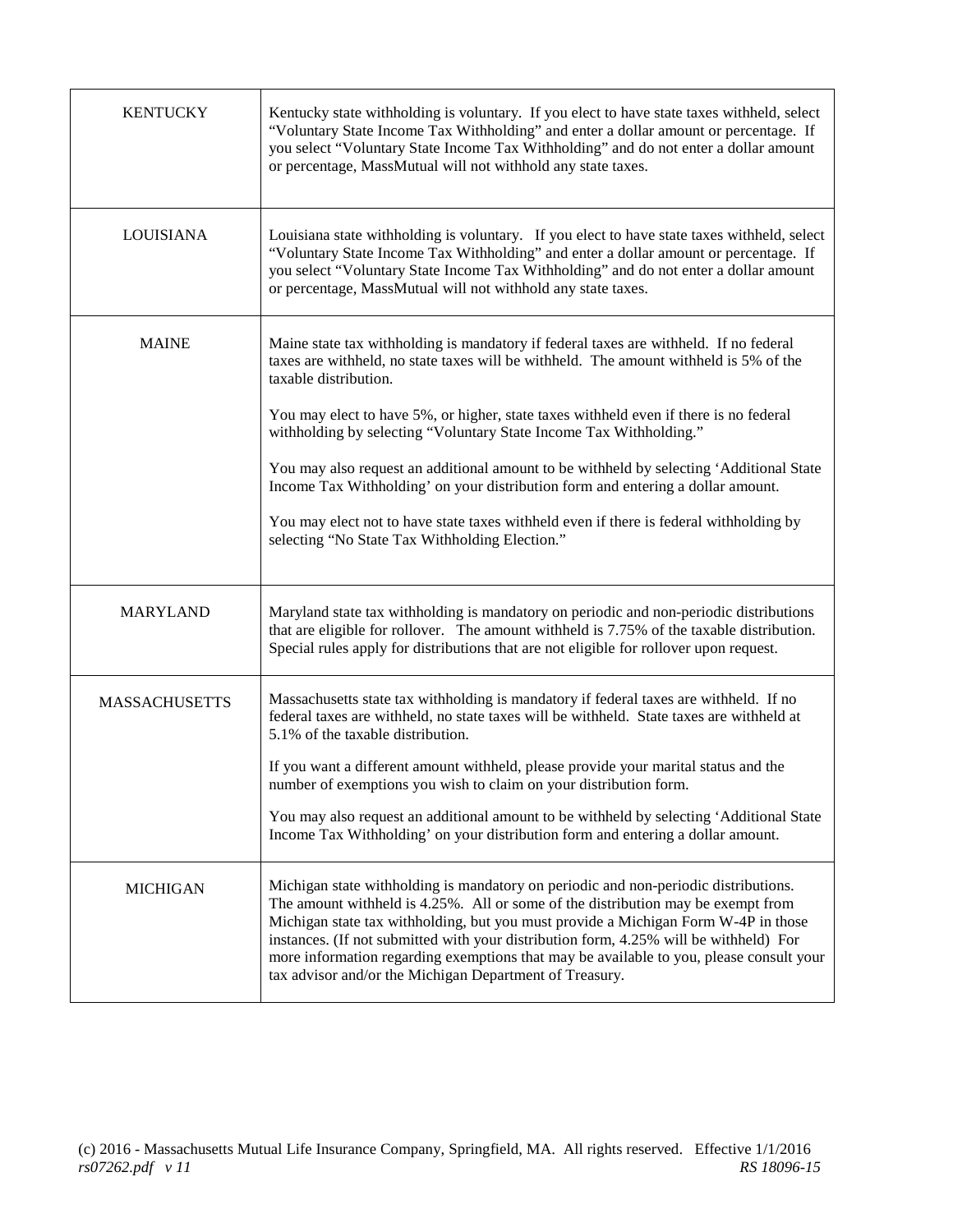| <b>MINNESOTA</b>     | Lump-sum/non-periodic payments: Minnesota state withholding on non-periodic<br>payments is voluntary. If you elect to have state taxes withheld, select "Voluntary State<br>Income Tax Withholding" and enter a dollar amount or percentage. If you select<br>"Voluntary State Income Tax Withholding" and do not enter a dollar amount or<br>percentage, MassMutual will not withhold any state taxes.<br>For periodic payments: Minnesota state withholding on periodic payments is voluntary.<br>If you elect to have state taxes withheld, select "Voluntary State Income Tax<br>Withholding/based on my state's tax table formula."<br>The amount withheld on periodic payments will be based on your state's wage tables.<br>MassMutual will use your state's default allowance.   |
|----------------------|------------------------------------------------------------------------------------------------------------------------------------------------------------------------------------------------------------------------------------------------------------------------------------------------------------------------------------------------------------------------------------------------------------------------------------------------------------------------------------------------------------------------------------------------------------------------------------------------------------------------------------------------------------------------------------------------------------------------------------------------------------------------------------------|
| <b>MISSISSIPPI</b>   | Mississippi state withholding is voluntary. If you elect to have state taxes withheld,<br>select "Voluntary State Income Tax Withholding" and enter a dollar amount or<br>percentage. If you select "Voluntary State Income Tax Withholding" and do not enter a<br>dollar amount or percentage, MassMutual will not withhold any state taxes.                                                                                                                                                                                                                                                                                                                                                                                                                                            |
| <b>MISSOURI</b>      | Missouri state withholding is voluntary. If you elect to have state taxes withheld, select<br>"Voluntary State Income Tax Withholding" and enter a dollar amount or percentage. If<br>you select "Voluntary State Income Tax Withholding" and do not enter a dollar amount<br>or percentage, MassMutual will not withhold any state taxes.                                                                                                                                                                                                                                                                                                                                                                                                                                               |
| <b>MONTANA</b>       | Montana state withholding is voluntary. If you elect to have state taxes withheld, select<br>"Voluntary State Income Tax Withholding" and enter a flat dollar amount. If you select<br>"Voluntary State Income Tax Withholding" and do not enter a flat dollar amount,<br>MassMutual will not withhold any state taxes.                                                                                                                                                                                                                                                                                                                                                                                                                                                                  |
| <b>NEBRASKA</b>      | Nebraska state tax withholding is mandatory if federal taxes are withheld. If no federal<br>taxes are withheld, no state taxes will be withheld.<br>You may elect to have state taxes withheld even if there is no federal withholding by<br>selecting "Voluntary State Income Tax Withholding/ based on my state's tax table<br>formula."<br>Lump-sum/non-periodic payments:<br>The amount withheld is 5% of the taxable distribution.<br>Periodic payments<br>The amount withheld on periodic payments will be based on your state's wage tables.<br>MassMutual will use your state's default allowance.<br>You may also request an additional amount to be withheld by selecting 'Additional State<br>Income Tax Withholding' on your distribution form and entering a dollar amount. |
| <b>NEVADA</b>        | Nevada does not have personal income tax. State tax will not be withheld from any<br>distribution.                                                                                                                                                                                                                                                                                                                                                                                                                                                                                                                                                                                                                                                                                       |
| <b>NEW HAMPSHIRE</b> | New Hampshire does not have personal income tax. State tax will not be withheld from<br>any distribution.                                                                                                                                                                                                                                                                                                                                                                                                                                                                                                                                                                                                                                                                                |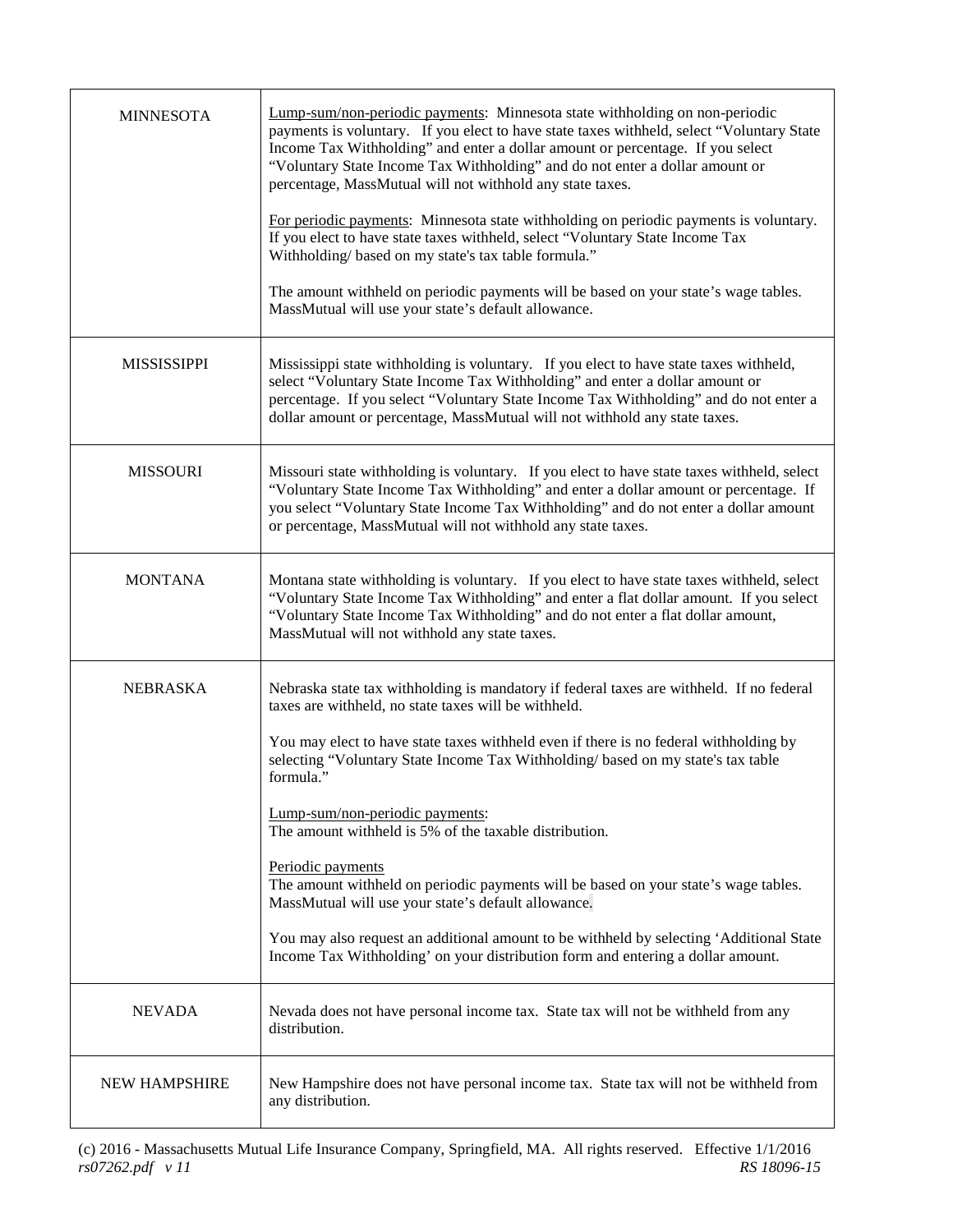| <b>NEW JERSEY</b> | New Jersey state withholding is voluntary. If you elect to have state taxes withheld,<br>select "Voluntary State Income Tax Withholding" and enter a whole dollar amount. If<br>you select "Voluntary State Income Tax Withholding" and do not enter a whole dollar<br>amount, MassMutual will round to the nearest whole dollar.                                                                                                                              |
|-------------------|----------------------------------------------------------------------------------------------------------------------------------------------------------------------------------------------------------------------------------------------------------------------------------------------------------------------------------------------------------------------------------------------------------------------------------------------------------------|
| <b>NEW MEXICO</b> | New Mexico state withholding is voluntary. If you elect to have state taxes withheld,<br>select "Voluntary State Income Tax Withholding" and enter a dollar amount or<br>percentage. If you select "Voluntary State Income Tax Withholding" and do not enter a<br>dollar amount or percentage, MassMutual will not withhold any state taxes.                                                                                                                   |
| <b>NEW YORK</b>   | New York state withholding is voluntary. If you elect to have state taxes withheld,<br>select "Voluntary State Income Tax Withholding" and enter a dollar amount or<br>percentage. If you select "Voluntary State Income Tax Withholding" and do not enter a<br>dollar amount or percentage, MassMutual will not withhold any state taxes.                                                                                                                     |
| NORTH CAROLINA    | North Carolina state tax withholding is mandatory for distributions eligible for rollover<br>if federal taxes are withheld. If no federal taxes are withheld, no state taxes will be<br>withheld. Special rules apply for distributions that are not eligible for rollover. You<br>may elect to have state taxes withheld even if there is no federal withholding by selecting<br>"Voluntary State Income Tax Withholding."<br>Lump-sum/non-periodic payments: |
|                   | The amount withheld on non-periodic payments is 4% of the taxable distribution.                                                                                                                                                                                                                                                                                                                                                                                |
|                   | Periodic payments<br>The amount withheld on periodic payments will be based on your state's wage tables.<br>MassMutual will use your state's default allowance.                                                                                                                                                                                                                                                                                                |
|                   | You may also request an additional amount to be withheld by selecting 'Additional State<br>Income Tax Withholding' on your distribution form and entering a dollar amount.                                                                                                                                                                                                                                                                                     |
| NORTH DAKOTA      | North Dakota state withholding is voluntary. If you elect to have state taxes withheld,<br>select "Voluntary State Income Tax Withholding" and enter a dollar amount or<br>percentage. If you select "Voluntary State Income Tax Withholding" and do not enter a<br>dollar amount or percentage, MassMutual will not withhold any state taxes.                                                                                                                 |
| <b>OHIO</b>       | Lump-sum/non-periodic payments: Ohio state withholding is voluntary. If you elect to<br>have state taxes withheld, select "Voluntary State Tax Withholding" and enter a<br>percentage. If you select "Voluntary State Tax Withholding" and you do not enter a<br>percentage MassMutual will not withhold any state taxes.                                                                                                                                      |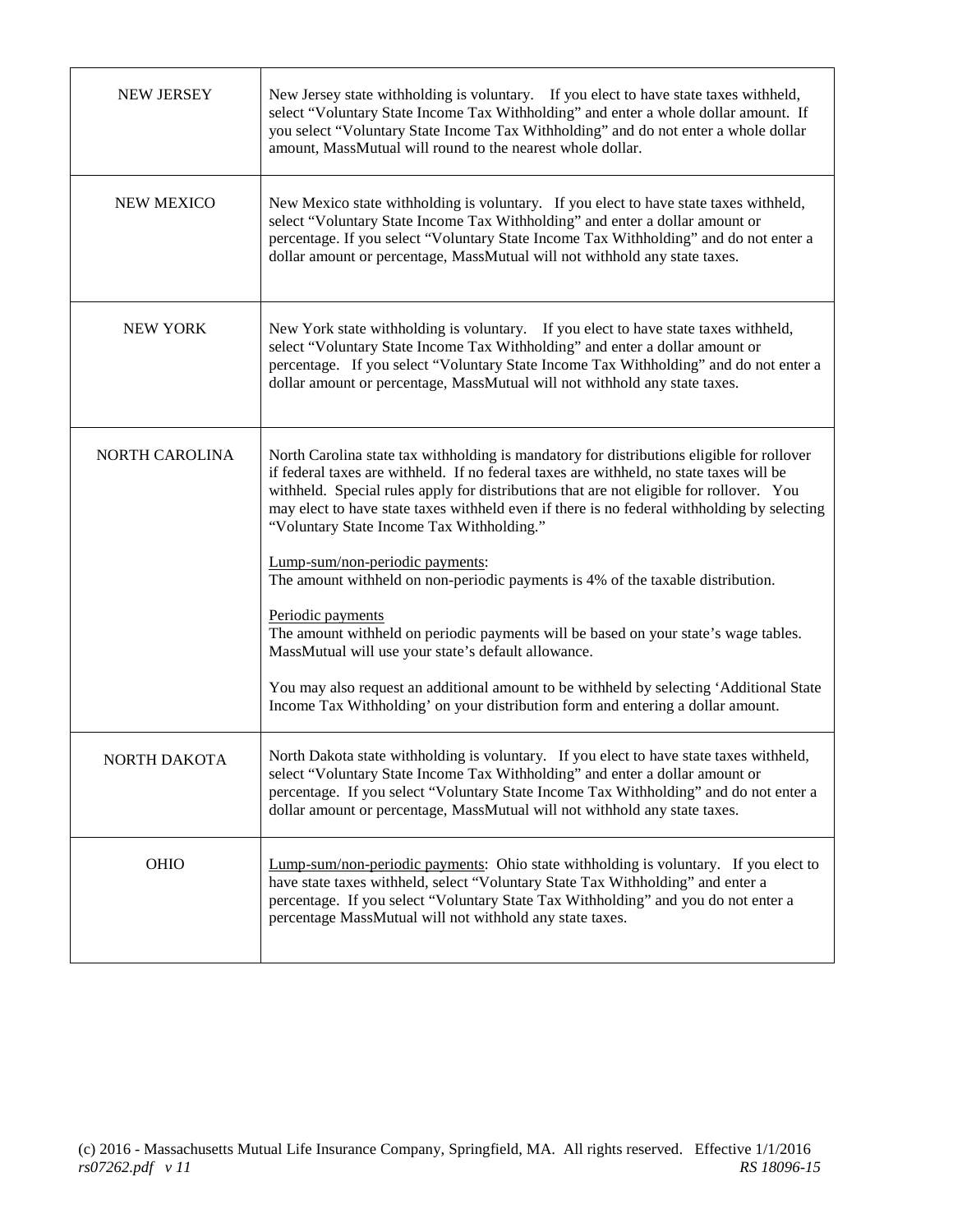| <b>OKLAHOMA</b>     | Oklahoma state tax withholding is mandatory if federal taxes are withheld. If no federal<br>taxes are withheld, no state taxes will be withheld.                                                                                                                                                                                               |
|---------------------|------------------------------------------------------------------------------------------------------------------------------------------------------------------------------------------------------------------------------------------------------------------------------------------------------------------------------------------------|
|                     | You may elect to have state taxes withheld even if there is no federal withholding by<br>selecting "Voluntary State Income Tax Withholding."                                                                                                                                                                                                   |
|                     | Lump-sum/non-periodic payments:<br>The amount withheld is 5% of the taxable distribution.                                                                                                                                                                                                                                                      |
|                     | Periodic payments<br>The amount withheld on periodic payments will be based on your state's wage tables.<br>MassMutual will use your state's default allowance.                                                                                                                                                                                |
|                     | You may also request an additional amount to be withheld by selecting 'Additional State<br>Income Tax Withholding' on your distribution form and entering a dollar amount.                                                                                                                                                                     |
| <b>OREGON</b>       | Oregon state tax withholding is mandatory if federal taxes are withheld. If no federal<br>taxes are withheld, no state taxes will be withheld.                                                                                                                                                                                                 |
|                     | You may elect to have state taxes withheld even if there is no federal withholding by<br>selecting "Voluntary State Income Tax Withholding."                                                                                                                                                                                                   |
|                     | You may elect not to have state taxes withheld when there is federal withholding by<br>selecting "No State Tax Withholding Election."                                                                                                                                                                                                          |
|                     | Lump-sum/non-periodic payments:<br>The amount withheld is 8% of the taxable distribution.                                                                                                                                                                                                                                                      |
|                     | Periodic payments<br>The amount withheld on periodic payments will be based on your state's wage tables.<br>MassMutual will use your state's default allowance.                                                                                                                                                                                |
|                     | You may also request an additional amount to be withheld by selecting 'Additional State<br>Income Tax Withholding' on your distribution form and entering a dollar amount.                                                                                                                                                                     |
| PENNSYLVANIA        | Pennsylvania state withholding is voluntary. If you elect to have state taxes withheld,<br>select "Voluntary State Income Tax Withholding" and enter a dollar amount or<br>percentage. If you select "Voluntary State Income Tax Withholding" and do not enter a<br>dollar amount or percentage, MassMutual will not withhold any state taxes. |
| <b>RHODE ISLAND</b> | Rhode Island state withholding is voluntary. If you elect to have state taxes withheld,<br>select "Voluntary State Income Tax Withholding" and enter a dollar amount or<br>percentage. If you select "Voluntary State Income Tax Withholding" and do not enter a<br>dollar amount or percentage, MassMutual will not withhold any state taxes. |
| SOUTH CAROLINA      | South Carolina state withholding is voluntary. If you elect to have state taxes withheld,<br>select "Voluntary State Income Tax Withholding/ based on my state's tax table formula."                                                                                                                                                           |
|                     | The amount withheld on periodic payments will be based on your state's wage tables.<br>MassMutual will use your state's default allowance.                                                                                                                                                                                                     |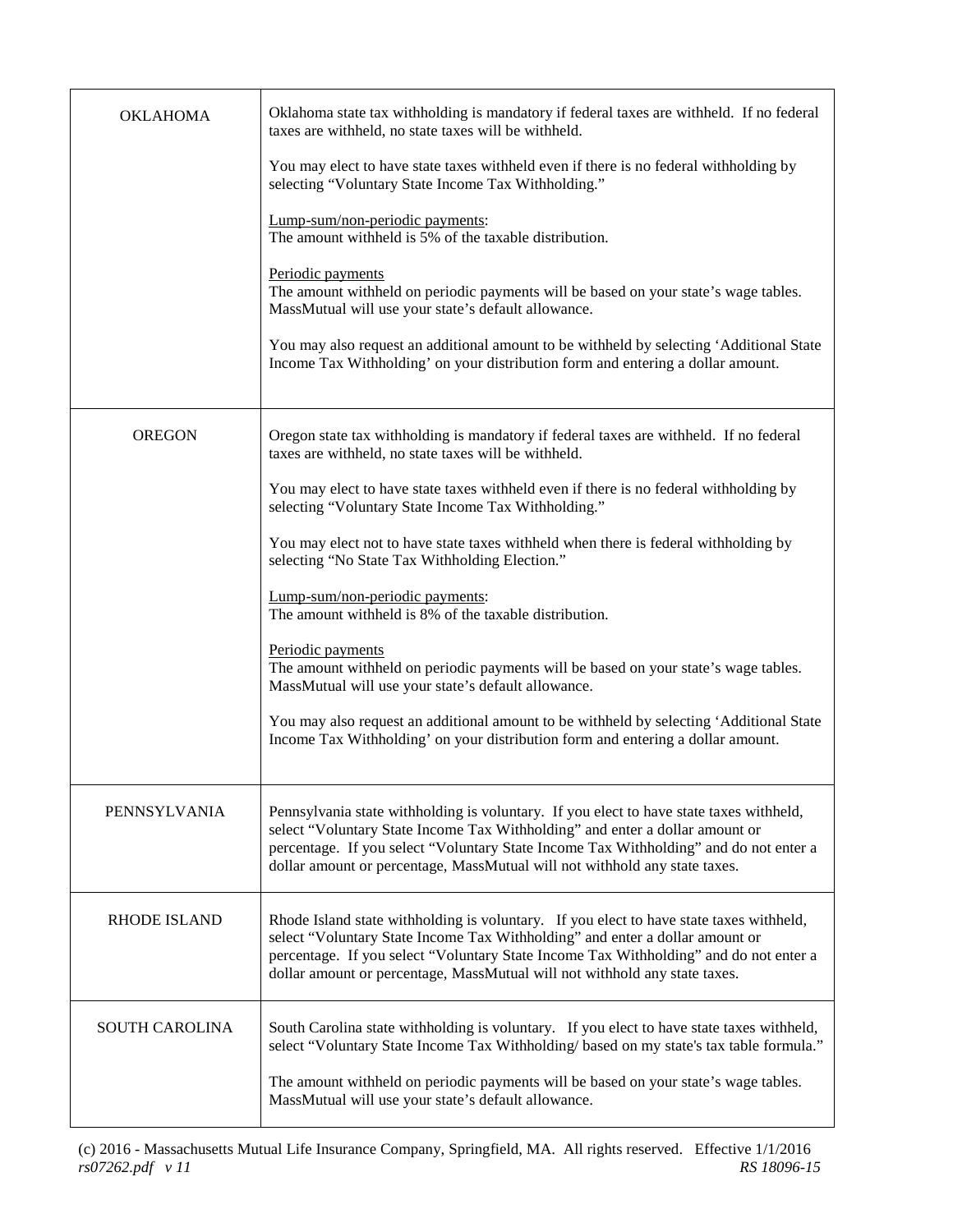| <b>SOUTH DAKOTA</b> | South Dakota does not have personal income tax. State tax will not be withheld from<br>any distribution.                                                                                                                                                                                                                                                                                                                                                                                                                                                                                                                                                                                                                                                                                                                 |
|---------------------|--------------------------------------------------------------------------------------------------------------------------------------------------------------------------------------------------------------------------------------------------------------------------------------------------------------------------------------------------------------------------------------------------------------------------------------------------------------------------------------------------------------------------------------------------------------------------------------------------------------------------------------------------------------------------------------------------------------------------------------------------------------------------------------------------------------------------|
| <b>TENNESSEE</b>    | Tennessee does not have personal income tax. State tax will not be withheld from any<br>distribution.                                                                                                                                                                                                                                                                                                                                                                                                                                                                                                                                                                                                                                                                                                                    |
| <b>TEXAS</b>        | Texas does not have personal income tax. State tax will not be withheld from any<br>distribution.                                                                                                                                                                                                                                                                                                                                                                                                                                                                                                                                                                                                                                                                                                                        |
| <b>UTAH</b>         | Utah state withholding is voluntary. If you elect to have state taxes withheld, select<br>"Voluntary State Income Tax Withholding/ based on my state's tax table formula."<br>The amount withheld on periodic payments will be based on your state's wage tables.<br>MassMutual will use your state's default allowance.                                                                                                                                                                                                                                                                                                                                                                                                                                                                                                 |
| <b>VERMONT</b>      | Vermont state tax withholding is mandatory if federal taxes are withheld. If no federal<br>taxes are withheld, no state taxes will be withheld. State withholding is based on the<br>amount of federal taxes withheld.<br>You may elect to have state taxes withheld even if there is no federal withholding by<br>selecting "Voluntary State Income Tax Withholding."<br>Lump-sum/non-periodic payments:<br>The amount withheld is 24% of the federal amount withheld.<br>Periodic payments<br>The amount withheld on periodic payments will be based on your state's wage tables.<br>MassMutual will use your state's default allowance.<br>You may also request an additional amount to be withheld by selecting 'Additional State<br>Income Tax Withholding' on your distribution form and entering a dollar amount. |
| <b>VIRGINIA</b>     | Virginia state tax withholding is mandatory if federal taxes are withheld. If no federal<br>taxes are withheld, no state taxes will be withheld.<br>You may elect to have state taxes withheld even if there is no federal withholding by<br>selecting "Voluntary State Income Tax Withholding."<br>Lump-sum/non-periodic payments:<br>The amount withheld is 4% of the taxable distribution.<br>Periodic payments<br>The amount withheld on periodic payments will be based on your state's wage tables.<br>MassMutual will use your state's default allowance.<br>You may also request an additional amount to be withheld by selecting 'Additional State<br>Income Tax Withholding' on your distribution form and entering a dollar amount.                                                                           |